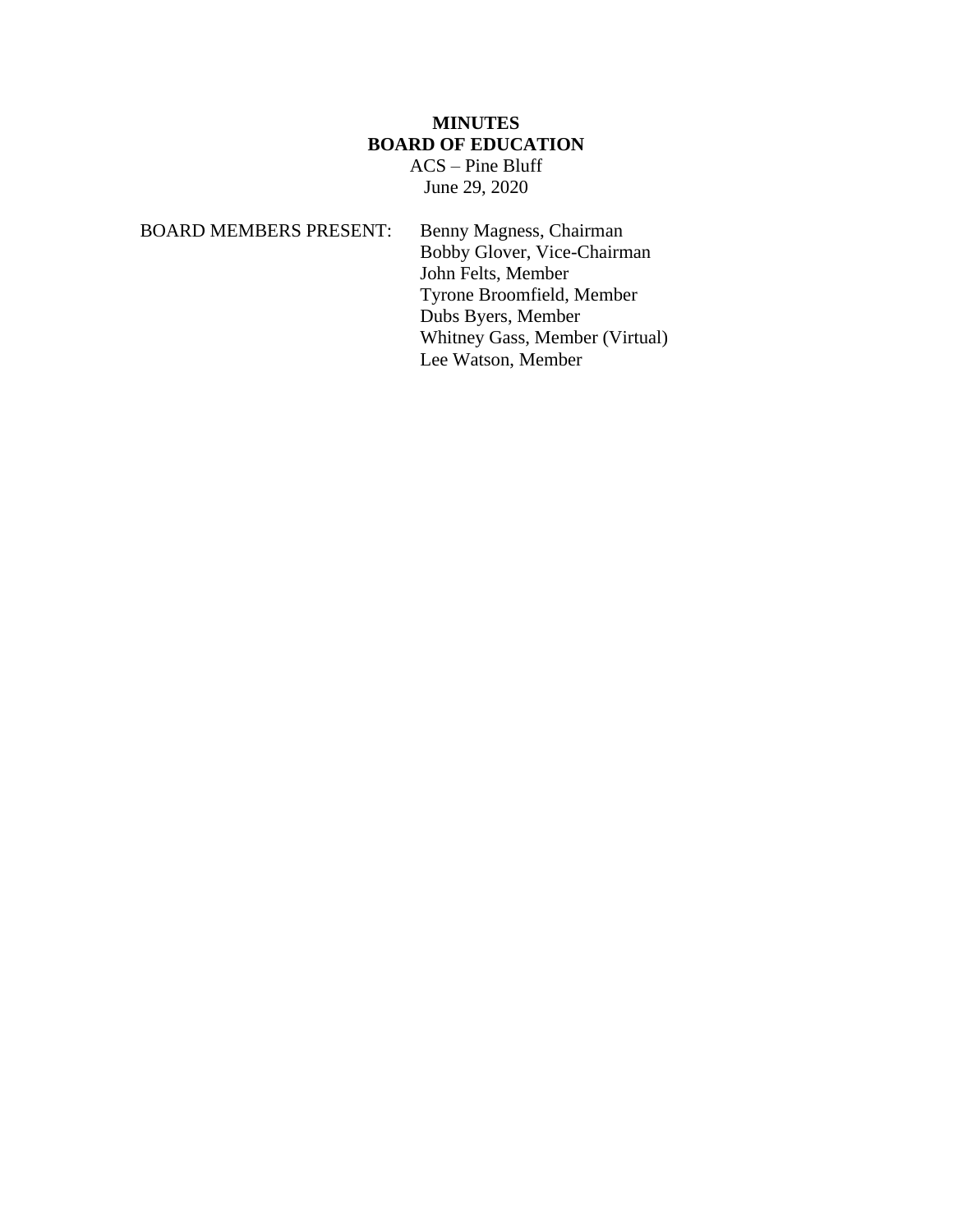| Page 2                                                    | <b>Board of Education</b> | <b>June 29, 2020</b> |
|-----------------------------------------------------------|---------------------------|----------------------|
| Chairman Magness called the meeting to order at 3:23 p.m. |                           |                      |

#### **MINUTES**

Senator Glover moved,

Mrs. Gass seconded, and the motion carried to approve the minutes of May 27, 2020.

## **NEW HIRES**

Dr. Byers moved,

Senator Glover seconded, and the motion carried to approve the New Hires – see attachment #1.

## **FINAL APPROVAL OF DISTRICT DYSLEXIA PLAN**

Dr. Byers moved,

Mr. Felts seconded, and the motion carried to approve the District Dyslexia Plan – see attachment #2.

#### **EXECUTIVE SESSION**

Dr. Byers moved,

Reverend Broomfield seconded, and the motion carried to convene in Executive Session to discuss a personnel issue.

Dr. Byers moved,

Reverend Broomfield seconded, and the motion carried to accept the resignation of Russell Langley based on the agreement stated in his letter of resignation – see attachment #3.

\_\_\_\_\_\_\_\_\_\_\_\_\_\_\_\_\_\_\_\_\_\_\_\_\_\_\_ \_\_\_\_\_\_\_\_\_\_\_\_\_\_\_\_\_\_\_\_\_\_\_\_\_\_\_\_

\_\_\_\_\_\_\_\_\_\_\_\_\_\_\_\_\_\_\_\_\_\_\_\_\_\_\_ \_\_\_\_\_\_\_\_\_\_\_\_\_\_\_\_\_\_\_\_\_\_\_\_\_\_\_\_

Benny Magness Bobby Glover

\_\_\_\_\_\_\_\_\_\_\_\_\_\_\_\_\_\_\_\_\_\_\_\_\_\_\_\_\_ \_\_\_\_\_\_\_\_\_\_\_\_\_\_\_\_\_\_\_\_\_\_\_\_\_\_\_\_ Chairman Vice-Chairman

Member Member

John Felts Tyrone Broomfield

Member Member

Dubs Byers Whitney Gass